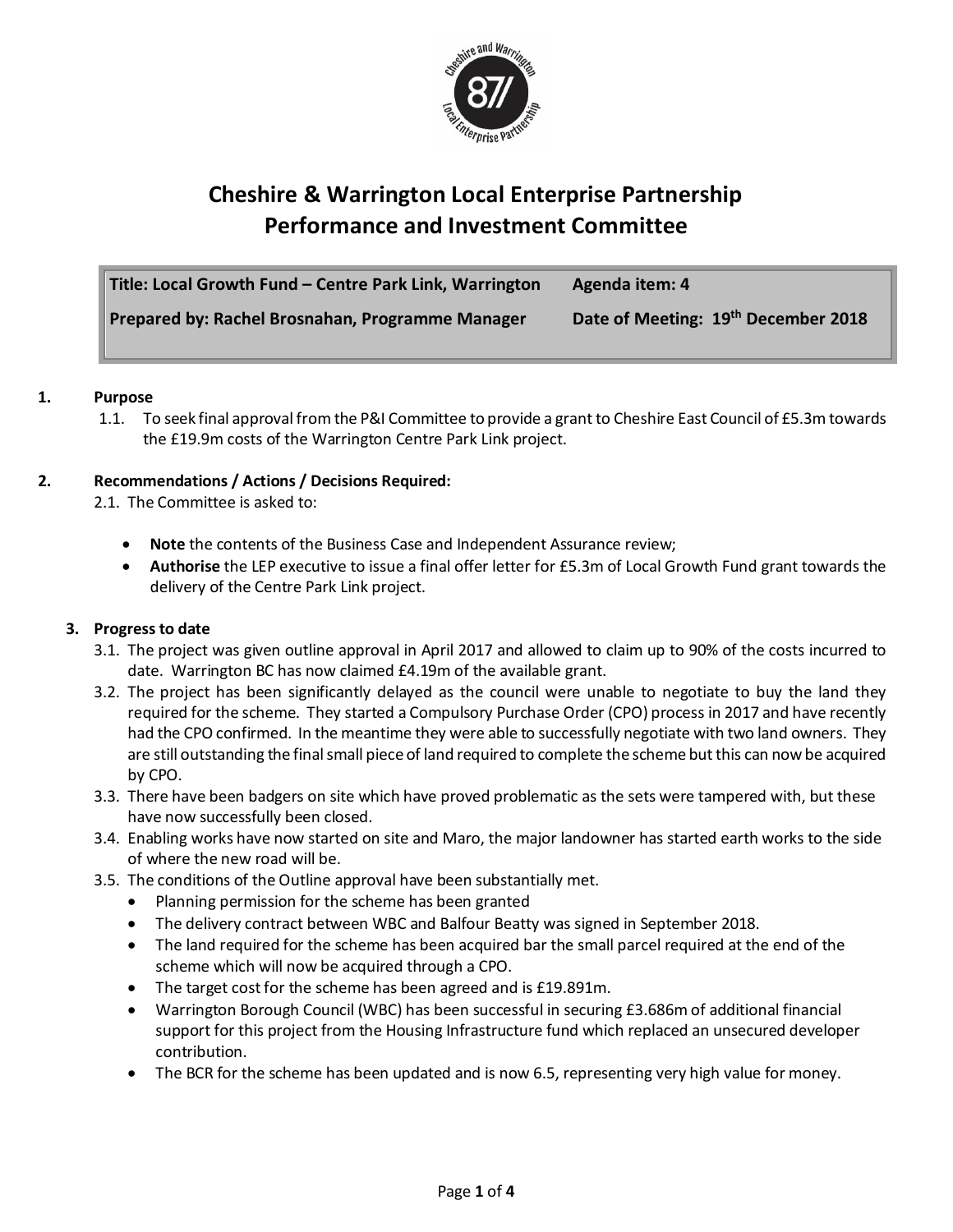# **4. Background**

- 4.1. The Warrington Waterfront project involves the development of a new highway network to the south-west of Warrington Town Centre. The Waterfront proposal is split into three distinct schemes; **Centre Park Link**, Waterfront West Link and the Bridgefoot Link.
- 4.2. Scheme 1 the Centre Park Link provides additional infrastructure in the form of a new bridge crossing of the River Mersey from Chester Road to Centre Park Employment Area, an improved route from there to Slutchers Lane at the Southern end of the town centre and road changes in the Palmyra Cultural Quarter of the town centre itself.
- 4.3. These projects support release of employment and residential land that without infrastructure intervention has proved undevelopable but which also creates network resilience by providing new route options that allow relief to key congested locations and therefore aid further development of other areas of the town centre. The significant areas of land to be released by infrastructure changes are at the heart of the town and its economy but necessitate overcoming challenges of river and railway crossings, in addition to junction alterations.
- 4.4. The scheme was included in the 2014 Strategic Economic Plan and was awarded £5.3m of LGF in 2014 subject to a satisfactory business case being produced.
- 4.5. The council have consulted with the public over the scheme and there is strong support for the scheme. Comments have been taken on board with revisions to the scheme implemented as appropriate.

# **5. Scheme Details**

- 5.1. The scheme provides congestion relief around Bridgefoot Gyratory by providing alternative routes for traffic – for example from Chester Road via Slutchers Lane to Wilson Patten Street and from Chester Road to Sankey Island. At present around 46% of traffic travelling north on Chester Road through Bridgefoot Gyratory heads to Wilson Patten Street, creating both congestion and air quality issues. Movement of traffic away from Bridgefoot allows potential for increased land development and better public realm.
- 5.2. Once the scheme is delivered it will provide new highway routes from the south of the borough into both the Centre Park development and the Town Centre. This will provide congestion relief along Chester Road and provide additional routing options for traffic to introduce further resilience onto the network.
- 5.3. The provision of additional highway routes around the Centre Park development makes currently inaccessible land viable for development. Maro have already started developing the land at the back of Centre Park Link for housing.

## **Image of proposed bridge across the River Mersey onto Chester Road**

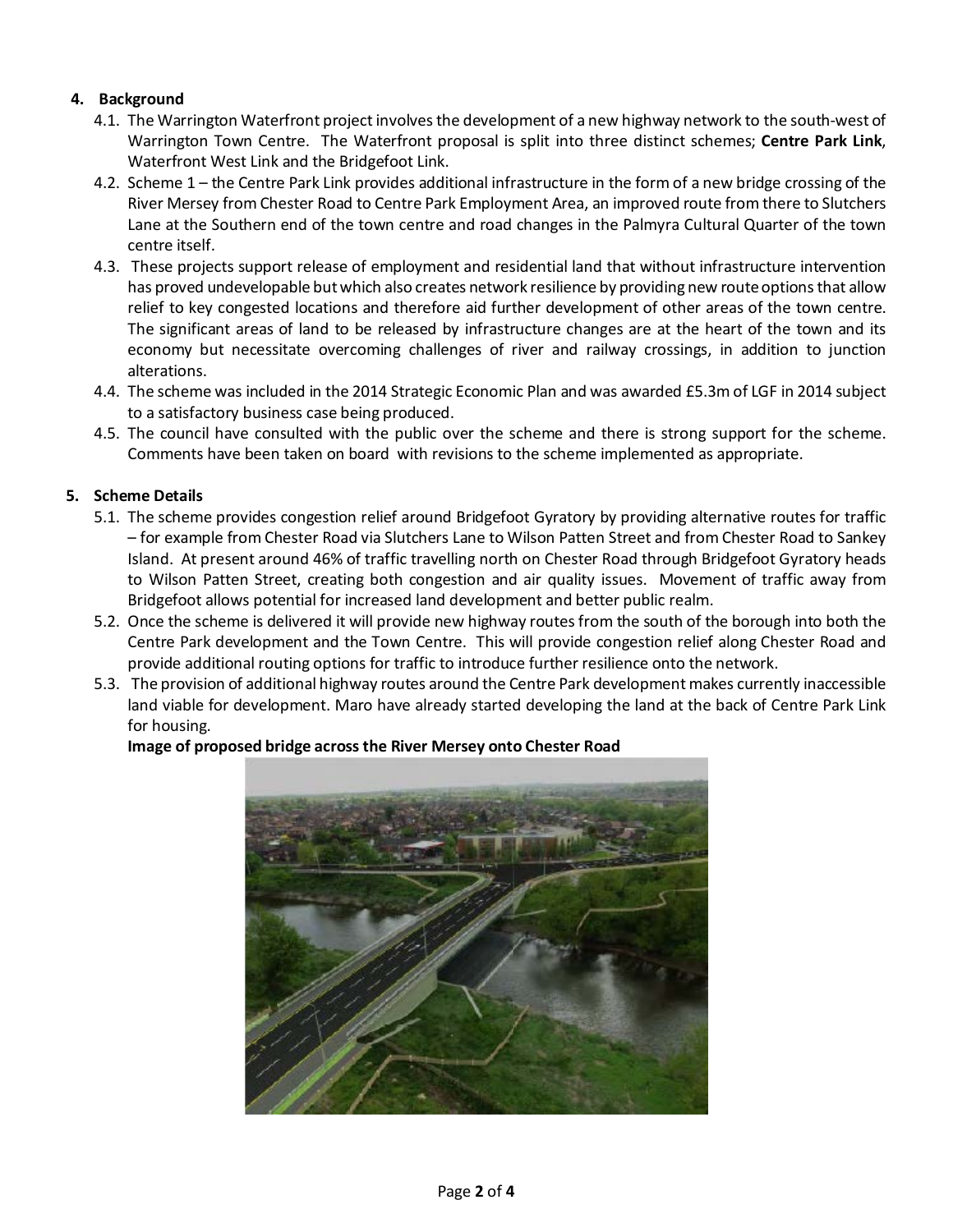## 5.4. The scheme will deliver:

- A new bridge structure from Chester Road into the southern site of Centre Park;
- A new section of highway from the new bridge structure to Slutchers Lane;
- Resurfacing of the existing Slutchers Lane section that connects into the new highway link;
- Re-arrangement of the traffic management at the north end of Slutchers Lane; and
- A mitigation package of works to deal with any impacts on the Gainsborough Road estate.

## **6. Proposed Funding**

6.1. The proposed funding of the scheme is detailed below:

|                      | Amount |
|----------------------|--------|
| Funder               | (fm)   |
| LGF                  | 5.3    |
| Housing              |        |
| Infrastructure       |        |
| Fund                 | 3.686  |
| <b>Warrington BC</b> | 10.905 |
| <b>Total</b>         | 19.891 |

The council's contribution has been approved by their cabinet.

#### **7. Delivery**

- 7.1. The Scheme will be delivered by Balfour Beatty through the scape Framework. The project is expected to take 18 months to complete, starting on site in May 2018 and complete in early 2020 although the enabling works have already started and site board including the LEP, Growth Deal and Northern Powerhouse Logos are in place.
- 7.2. WBC have a good track record for delivery. Utilising LGF they have already delivered Birchwood Pinchpoint (Warrington East Phase 1), M62 j8 was completed in May 18 on time and budget, Warrington East Phase 2 is currently on site and is running to time and budget. Warrington West station had P&I full approval earlier in the year and is also on site but has slipped behind programme mainly due to external factors. It is clear that WBC have the capacity, capabilities and experience to manage and deliver infrastructure projects

#### **8. Outputs**

- 8.1. The outputs and outcomes expected from the project are:
	- Public Leverage of £14.591m
	- Help to unlock 19ha of mixed use, leisure and B1/B2 office space
	- Create 372 jobs
	- 500 new homes
- 8.2. Other indirect benefits of the scheme are:
	- Increase in the attractiveness of Warrington as a place to live;
	- Temporary jobs during construction;
	- Improved access to jobs as well as supporting economic growth and physical regeneration at Centre Park and in the Town Centre;
	- Making Warrington a more attractive place for businesses to invest;
	- Journey time savings for commuters, business users and Transport Providers;
	- Increased resilience and reliability of the highway network;
	- Reduced pedestrian and cyclist severance between the Town Centre and Centre Park Business Park; and